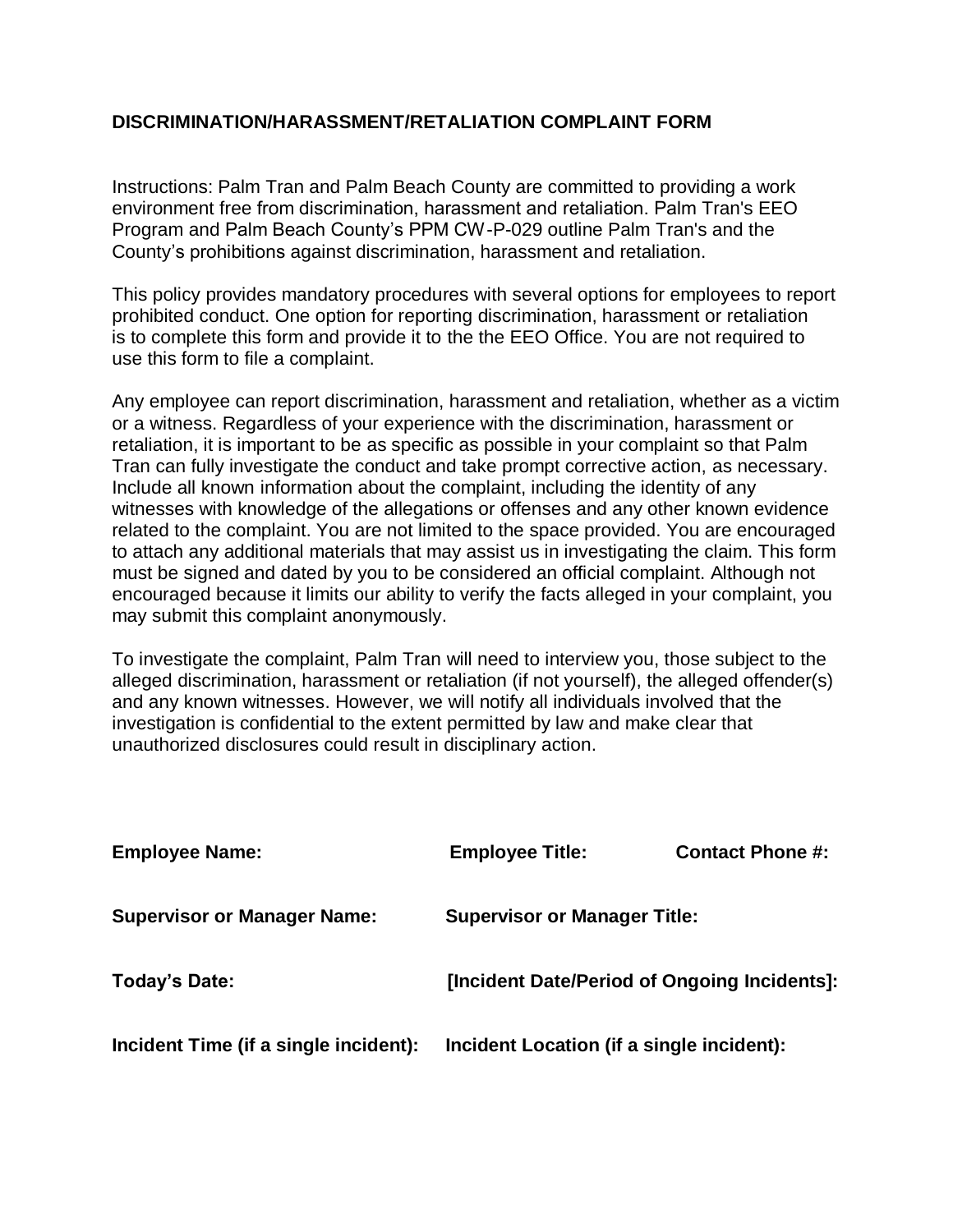| Basis of Discrimination: (Check all that apply) |  |
|-------------------------------------------------|--|
|-------------------------------------------------|--|

| Age (if you are 40 years of age or older)                                                                                                                                 |
|---------------------------------------------------------------------------------------------------------------------------------------------------------------------------|
| Race                                                                                                                                                                      |
| Color                                                                                                                                                                     |
| National Origin (includes country of origin, ethnicity, and accent)                                                                                                       |
| Religion (please specify)                                                                                                                                                 |
| Sex (includes sexual harassment)                                                                                                                                          |
| Sexual Orientation/Gender Identity                                                                                                                                        |
| Pregnancy                                                                                                                                                                 |
| Marital Status (includes single or married status)                                                                                                                        |
| Disability (please select all that apply):                                                                                                                                |
| I am a person with a disability                                                                                                                                           |
| I do not currently have a disability, but I had one in the past                                                                                                           |
| I do not have a disability, but my employer treats me as if I have a disability                                                                                           |
| I do not have a disability, but I am associated with someone with a disability                                                                                            |
| What is the disability/disabilities you believe is the reason for the adverse action taken against<br>you? Please list all that apply:                                    |
| Retaliation (select all that apply)                                                                                                                                       |
| $\Box$ I complained about discrimination to my employer based on a protected basis, and an action<br>was taken against me.                                                |
| $\Box$ I filed a charge of discrimination or participated as a witness in a discrimination investigation,<br>and an action was taken against me.                          |
| I reported illegal activity on the part of my employer or I refused to participate in illegal<br>activity on the part of my employer, and an action was taken against me. |
| None of the above                                                                                                                                                         |
| Other                                                                                                                                                                     |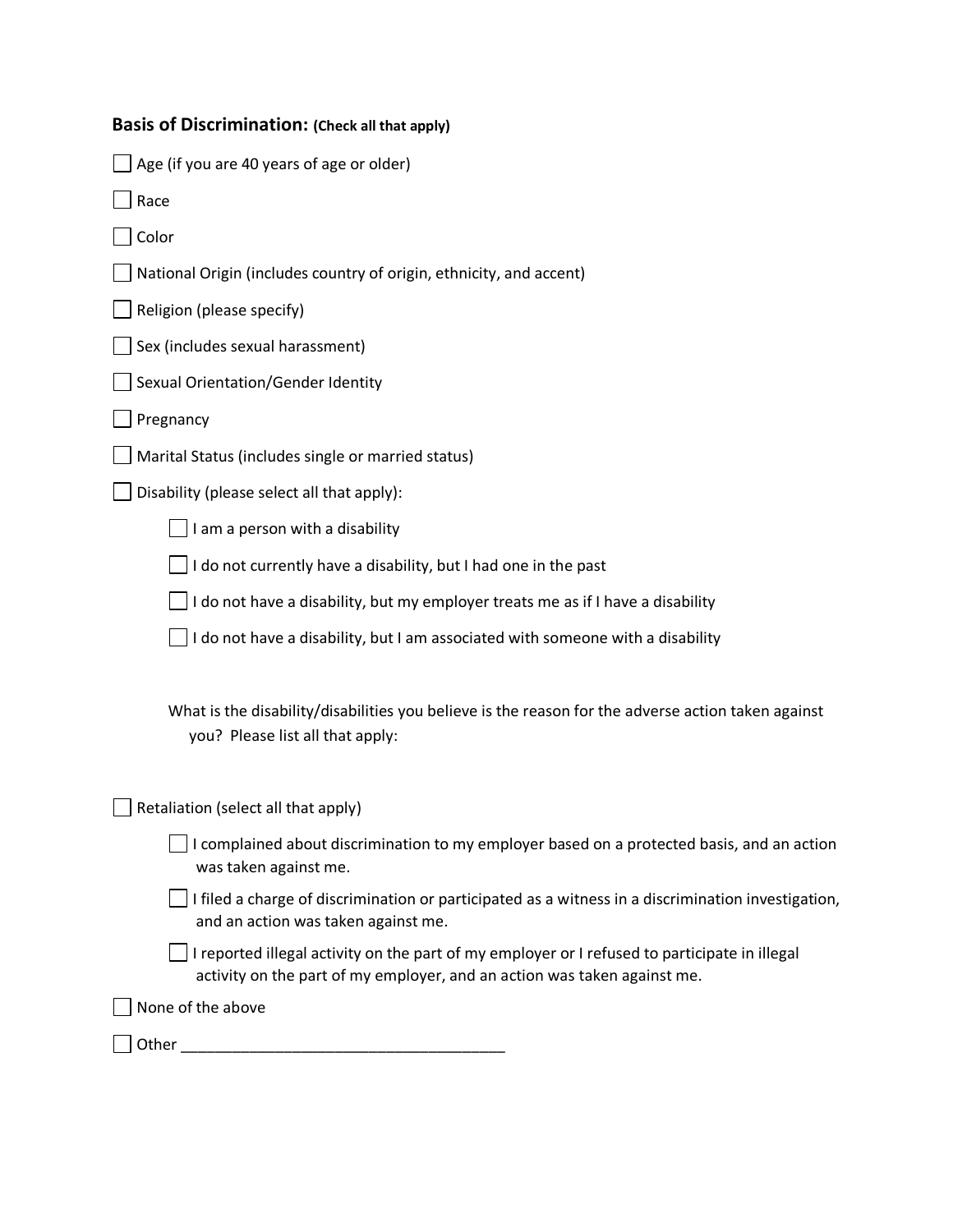What occurred that you feel is discrimination? Please check all that apply, and indicate when the action occurred.

| <b>ACTION</b>                                                           | <b>First Date</b> | <b>Last Date</b> |
|-------------------------------------------------------------------------|-------------------|------------------|
| Refused to hire                                                         |                   |                  |
| Terminated / laid off                                                   |                   |                  |
| Demoted                                                                 |                   |                  |
| Disciplined                                                             |                   |                  |
| Suspended                                                               |                   |                  |
| Sexually harassed                                                       |                   |                  |
| Harassed or intimidated                                                 |                   |                  |
| Denied training                                                         |                   |                  |
| Denied promotion                                                        |                   |                  |
| Denied leave time or other benefits                                     |                   |                  |
| Paid lower wages than other workers with same title                     |                   |                  |
| Received different or worse job duties than other workers in same title |                   |                  |
| Denied an accommodation for disability or pregnancy                     |                   |                  |
| Denied an accommodation for religious practices                         |                   |                  |
| Received a negative performance evaluation                              |                   |                  |
| Forced to resign because of discriminatory treatment                    |                   |                  |
| Other:                                                                  |                   |                  |
|                                                                         |                   |                  |

Identify the individual(s) who participated in discrimination, harassment or retaliation:

\_\_\_\_\_\_\_\_\_\_\_\_\_\_\_\_\_\_\_\_\_\_\_\_\_\_\_\_\_\_\_\_\_\_\_\_\_\_\_\_\_

\_\_\_\_\_\_\_\_\_\_\_\_\_\_\_\_\_\_\_\_\_\_\_\_\_\_\_\_\_\_\_\_\_\_\_\_\_\_\_\_\_\_\_\_\_\_\_\_\_\_\_\_\_\_\_\_\_\_\_\_\_\_\_\_\_\_\_\_\_\_ \_\_\_\_\_\_\_\_\_\_\_\_\_\_\_\_\_\_\_\_\_\_\_\_\_\_\_\_\_\_\_\_\_\_\_\_\_\_\_\_\_\_\_\_\_\_\_\_\_\_\_\_\_\_\_\_\_\_\_\_\_\_\_\_\_\_\_\_\_\_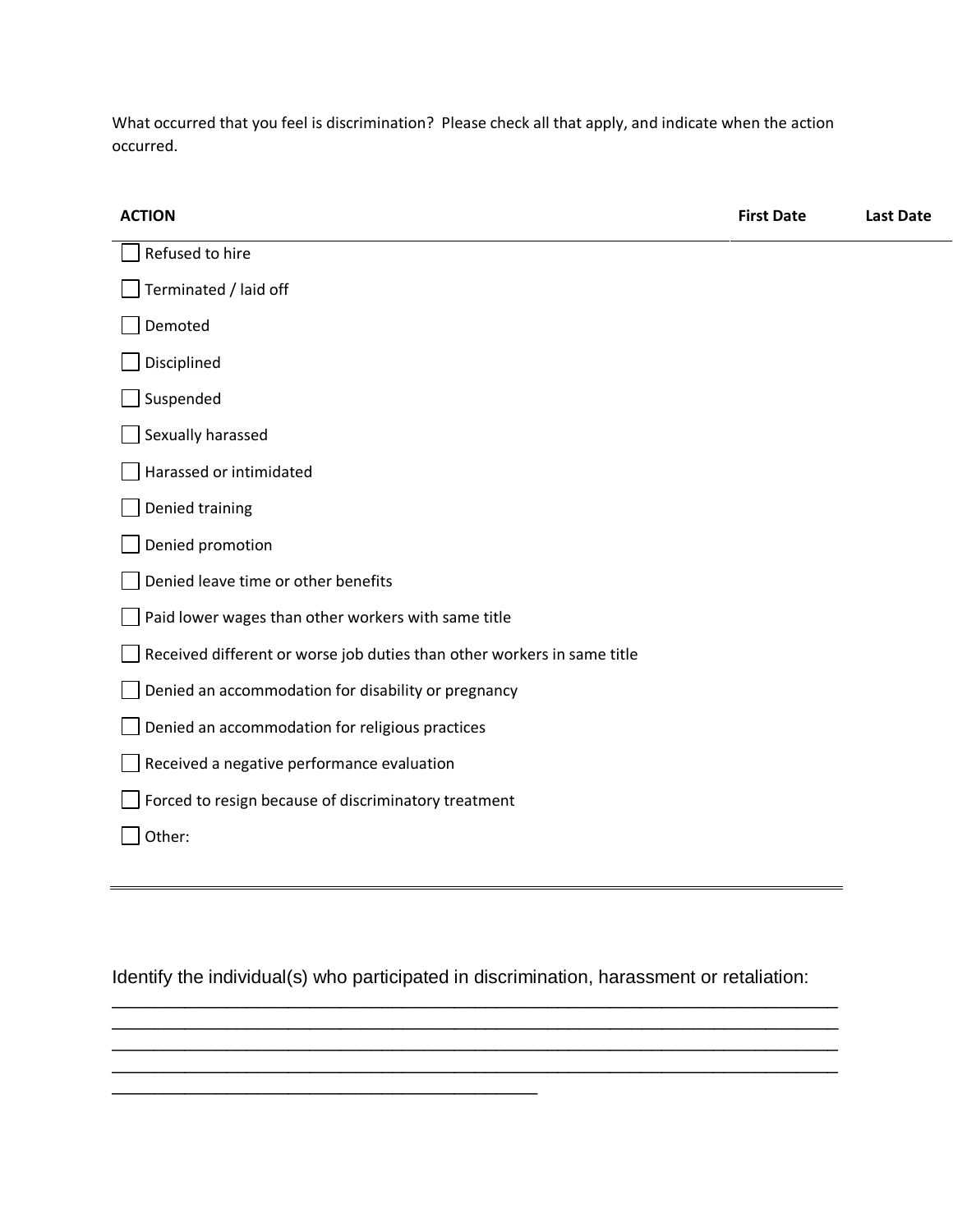Identify the individual(s) subject to the alleged discrimination, harassment or retaliation:

<u> 1989 - Johann John Stone, markin amerikan bestema dalam penyakan berasal dalam besar dalam besar dalam besar</u>

Identify (to the best of your knowledge) when the discrimination, harassment or retaliation occurred. If it occurred over a period of time or continues to occur, identify that period of time:

Identify why you believe the discrimination, harassment, or retaliation occurred:

Describe in detail the facts that form the basis of this complaint (attach additional sheets of paper if necessary):

Has anyone else witnessed the alleged conduct? To the best of your knowledge, please identify those individuals and describe their scope of knowledge of the alleged conduct: